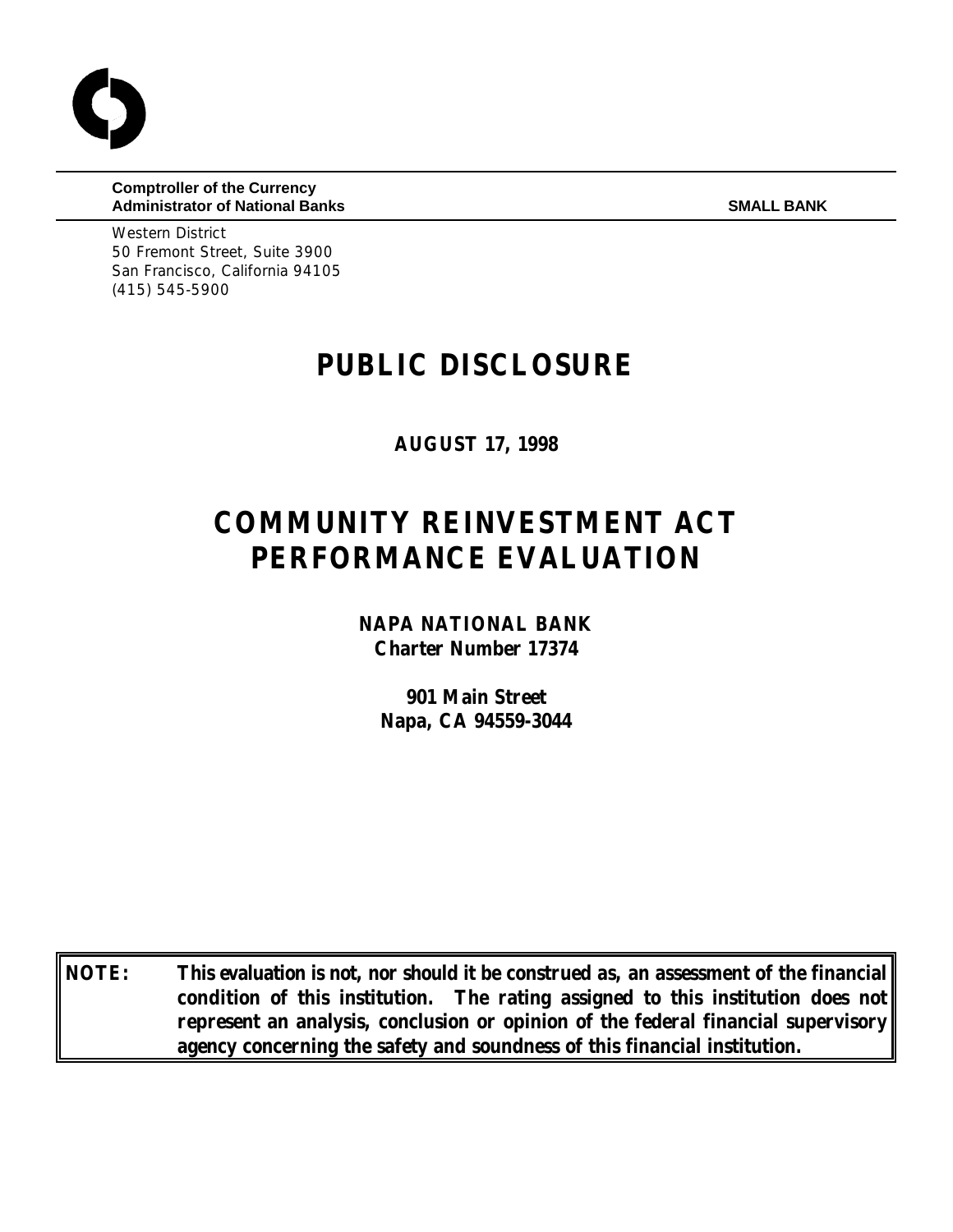## **GENERAL INFORMATION**

*The Community Reinvestment Act (CRA) requires each federal financial supervisory agency to use its authority when examining financial institutions subject to its supervision, to assess the institution's record of meeting the credit needs of its entire community, including low- and moderate-income neighborhoods, consistent with safe and sound operation of the institution. Upon conclusion of such examination, the agency must prepare a written evaluation of the institution's record of meeting the credit needs of its community.* 

*This document is an evaluation of the Community Reinvestment Act (CRA) performance of NAPA NATIONAL BANK prepared by The Office of the Comptroller of the Currency, the institution's supervisory agency, as of AUGUST 17, 1998. The agency rates the CRA performance of an institution consistent with the provisions set forth in Appendix A to 12 CFR Part 25.*

## **INSTITUTION'S CRA RATING:** This institution is rated **"Satisfactory."**

- Lending in the assessment area exceeds the standard for satisfactory performance.
- The loan-to-deposit ratio meets the standard for satisfactory performance.
- The loans are reasonably distributed among borrowers of different incomes and businesses of different sizes.
- The bank's loans are reasonably distributed among the geographies at all income levels.
- There were no complaints associated with the bank's performance under the CRA.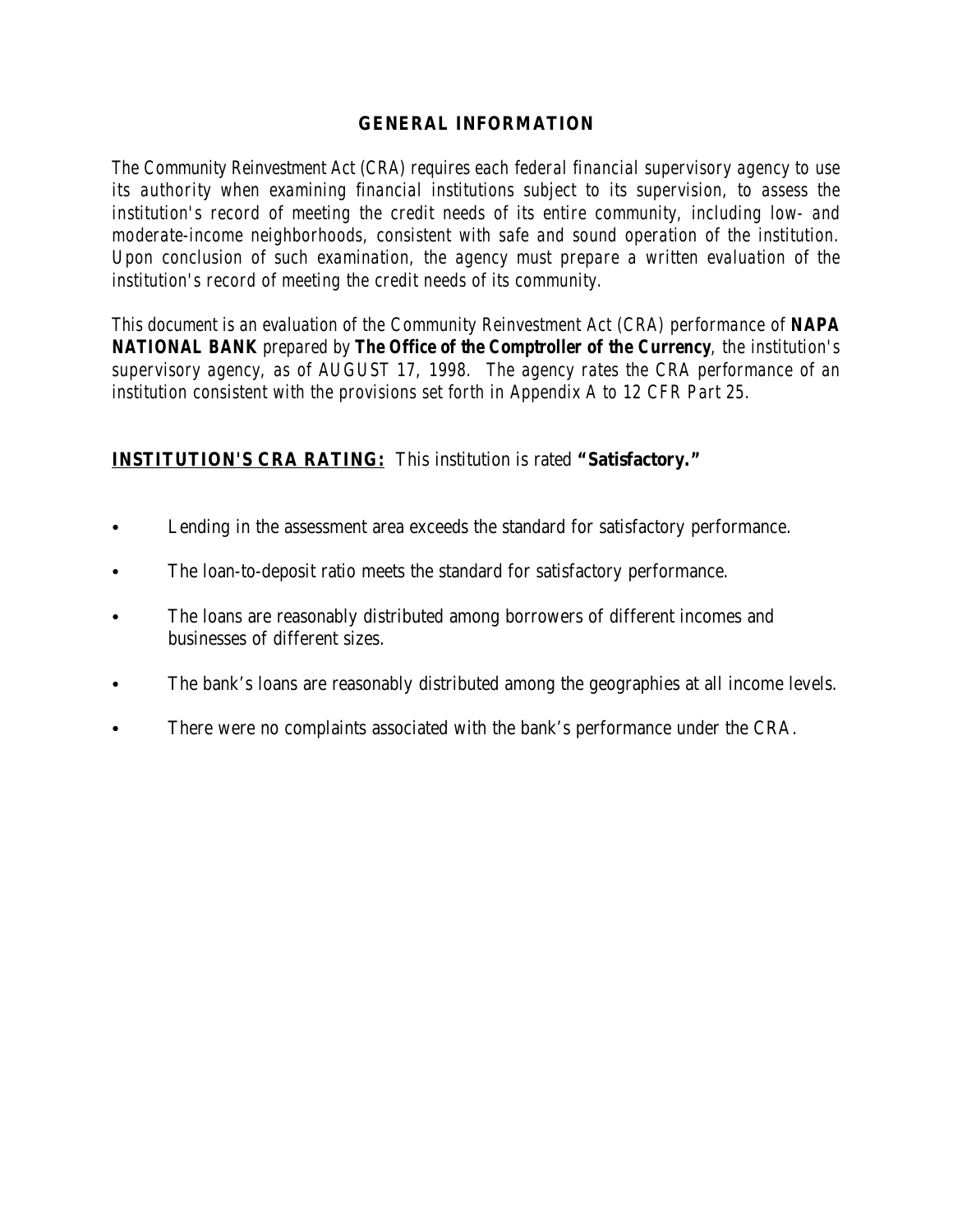#### **DESCRIPTION OF INSTITUTION:**

Napa National Bank (NNB) is a \$140 million community bank, which was established September 1982. NNB is a subsidiary of Napa National Bancorp. The bank has a main office and three branches. The bank's corporate and main offices, as well as two branches are located in the city of Napa. The fourth branch is located in the city of St. Helena. One of the branches located in Napa is housed in The Meadows, a senior citizens' retirement center. This branch provides limited service as it only operates one Wednesday each week for two hours. NNB also owns and operates three automated teller machines, which are attached to the bank's branches, and three free-standing cash dispensing machines.

As of June 30, 1998, the bank had \$79 million in loans, comprising 56 percent of the bank's total assets. The distribution of the loan portfolio is: 62 percent business; 15 percent agriculture; 12 percent consumer and 10 percent real estate.

There are no legal impediments to the bank's ability to meet the credit needs of its assessment area.

## **DESCRIPTION OF ASSESSMENT AREAS:**

NNB's assessment area is Napa County, which is located in the Vallejo-Fairfield Metropolitan Statistical Area (MSA). The bank's assessment area is in compliance with the requirements of the CRA. The assessment area consists of 20 census tracts, of which 1 is designated as lowincome and 2 as moderate-income tracts. There are also 12 middle-income and 5 upperincome census tracts within the assessment area.

According to the Department of Housing and Urban Development (HUD), the 1997 median family income for the assessment area is \$51,800. Within the assessment area, Dun and Bradstreet statistics show 4,994 businesses, of which 3,987 (80%) reported sales of less than \$1 million. The statistics also show 306 farms, of which 256 (84%) reported sales under a \$1 million. The largest employers within the assessment area include the following industries: service and tourism; retail trade; construction; manufacturing and agriculture.

Local economic conditions are good. The economy has rebounded from the 1980s recession. Several new and diverse businesses have moved into Napa county creating an increase in available jobs. However, most of these jobs are in the lower-income category. Housing costs continue to be high, while the need for affordable housing remains critical. The need for affordable housing is further compounded by land use restrictions. Napa county is well banked. There are branches of major banks, community banks, credit unions and savings and loan associations competing for the available business.

As a part of this examination, we considered information from two community contacts. Our contacts include a local college and a community housing organization. These contacts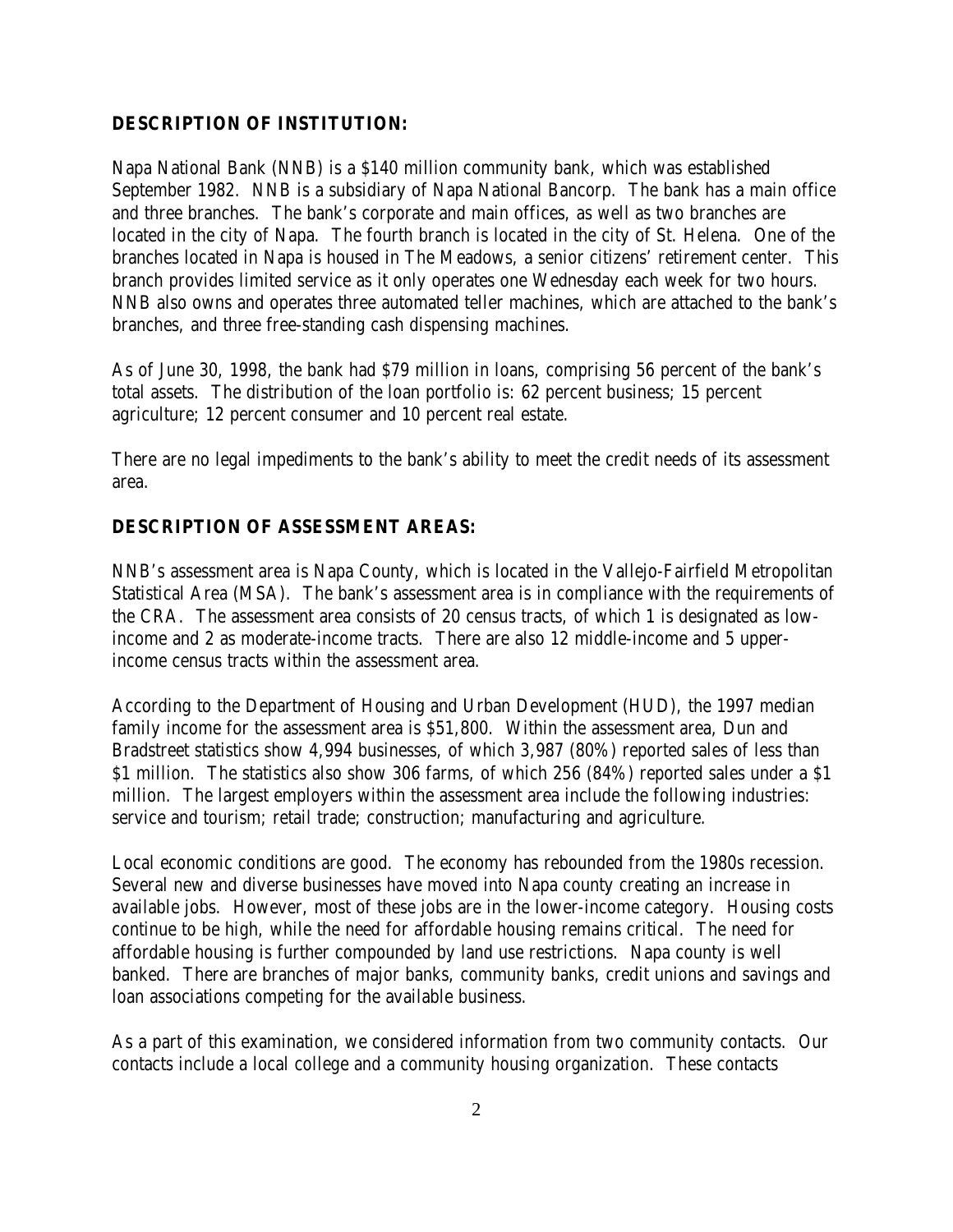indicate that there are needs for loan consortia, low-interest, flexible factoring, affordable housing, property acquisition, construction and micro business loans. Also, there are needs for technical assistance such as, financing plan evaluation, budgeting advice, credit counseling, as well as grants and in-kind donations.

#### **CONCLUSIONS WITH RESPECT TO PERFORMANCE CRITERIA:**

Our conclusions are based on the bank's lending activity from January 1, 1996, through December 31, 1997. We used loan data developed by the bank and sampled a number of loans to confirm the accuracy of the information, as well as to determine the incomes and revenues of the borrowers. Our sample included 50 business and 49 consumer loans funded within the assessment area.

#### **LENDING IN ASSESSMENT AREAS:**

NNB's lending in the assessment area exceeds the standard for satisfactory performance. A substantial majority of the bank's loans are within the assessment area. Of the total loans funded during this review period, 94 percent by dollar and 96 percent by number are within the assessment area. Please refer to the table below for specific information.

| <b>Total Loans by Number</b><br>and Dollar Amount | <b>Total Loans Made Within</b><br><b>Assessment Area</b> | <b>Percent of Total Loans</b><br><b>Made Within Assessment</b><br><b>Area</b> |
|---------------------------------------------------|----------------------------------------------------------|-------------------------------------------------------------------------------|
| 574                                               | 552                                                      | 96%                                                                           |
| \$52,618,700                                      | \$49,375,760                                             | 94%                                                                           |

#### **Lending Within Assessment Areas**

#### **LOAN TO DEPOSIT RATIO:**

NNB's loan-to-deposit (LTD) ratio meets the standard for satisfactory performance. The bank's average LTD ratio for the eight quarters ended March 31, 1998, was 73 percent. The average ratio for two similarly situated financial institutions was 75 percent for the same period. These two financial institutions have similar asset size and are located within the bank's assessment area.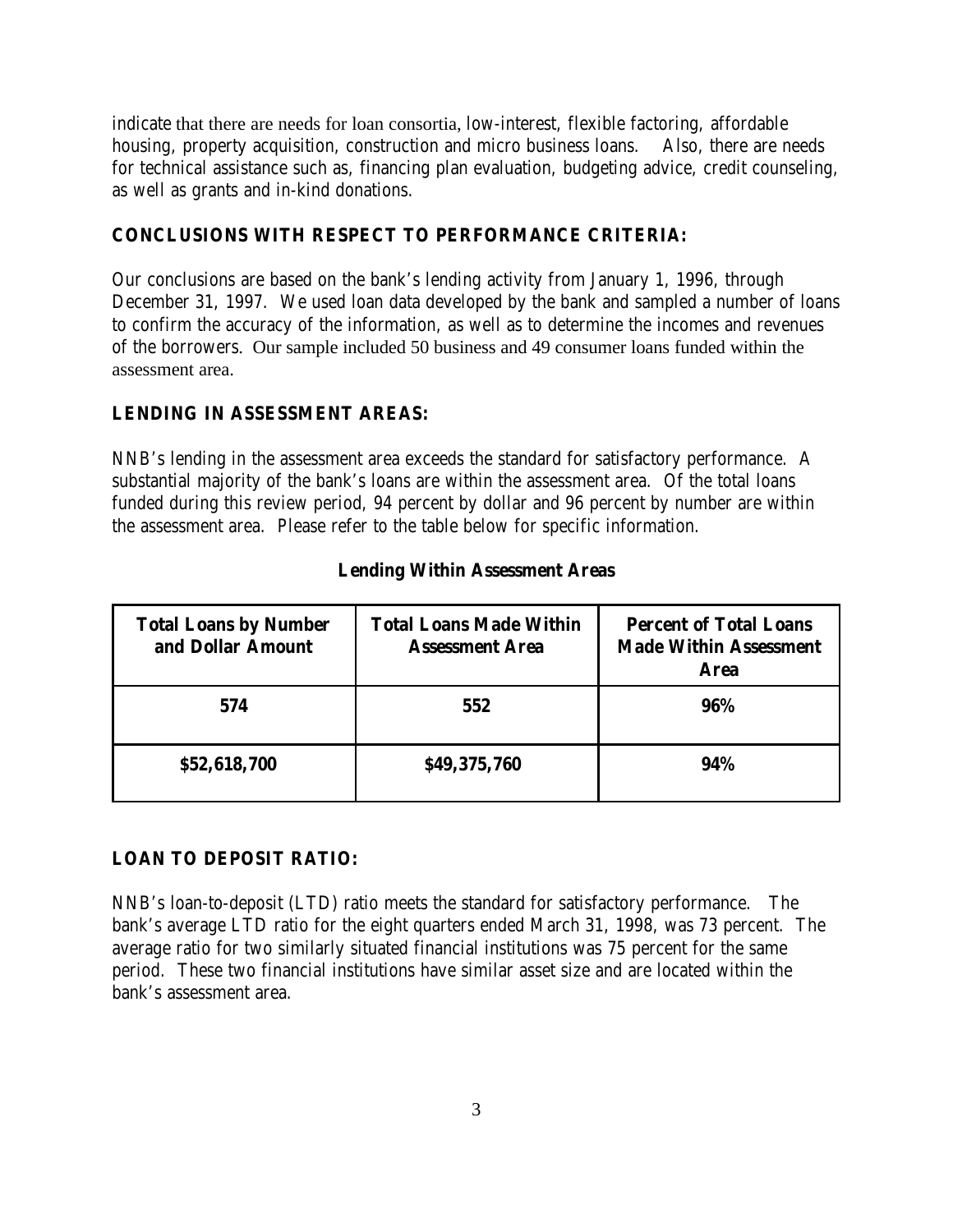## **LENDING TO BORROWERS OF DIFFERENT INCOMES AND BUSINESSES OF DIFFERENT SIZES:**

The bank's consumer loans are reasonably distributed among borrowers of different incomes. Of the loans sampled, low-income borrowers received 9 percent and moderate-income borrowers received 12 percent of the dollars of the loans funded within the assessment area. This distribution compares favorably with the demographic make up of the assessment area, where the low- and moderate-income census tracts comprise 5 percent and 10 percent respectively of total tracts within the assessment area. Middle- and upper-income borrowers received 10 percent and 69 percent of the loan dollars respectively. Refer to the following table for additional details.

| <b>Borrower</b><br><b>Income Level</b> | <b>Loan Dollars</b> | <b>Percent of</b><br><b>Dollars</b> | <b>Number of</b><br>Loans | <b>Percent of</b><br><b>Numbers</b> |
|----------------------------------------|---------------------|-------------------------------------|---------------------------|-------------------------------------|
| Low                                    | 64,473              | 9%                                  | 12                        | 24%                                 |
| <b>Moderate</b>                        | 90,146              | 12%                                 | 13                        | 27%                                 |
| <b>Middle</b>                          | 70,996              | 10%                                 | 4                         | 8%                                  |
| <b>Upper</b>                           | 500,752             | 69%                                 | 20                        | 41%                                 |
| <b>Total</b>                           | 726,367             | 100%                                | 49                        | 100%                                |

## **Distribution of Consumer Loans to Borrowers of Different Incomes Within Assessment Area**

The bank's loans are reasonably distributed among businesses of different sizes. Based on our sample, NNB funded 43 percent by dollars and 62 percent by numbers of the loans to businesses with revenues of less than \$1 million. Refer to the table below for more information.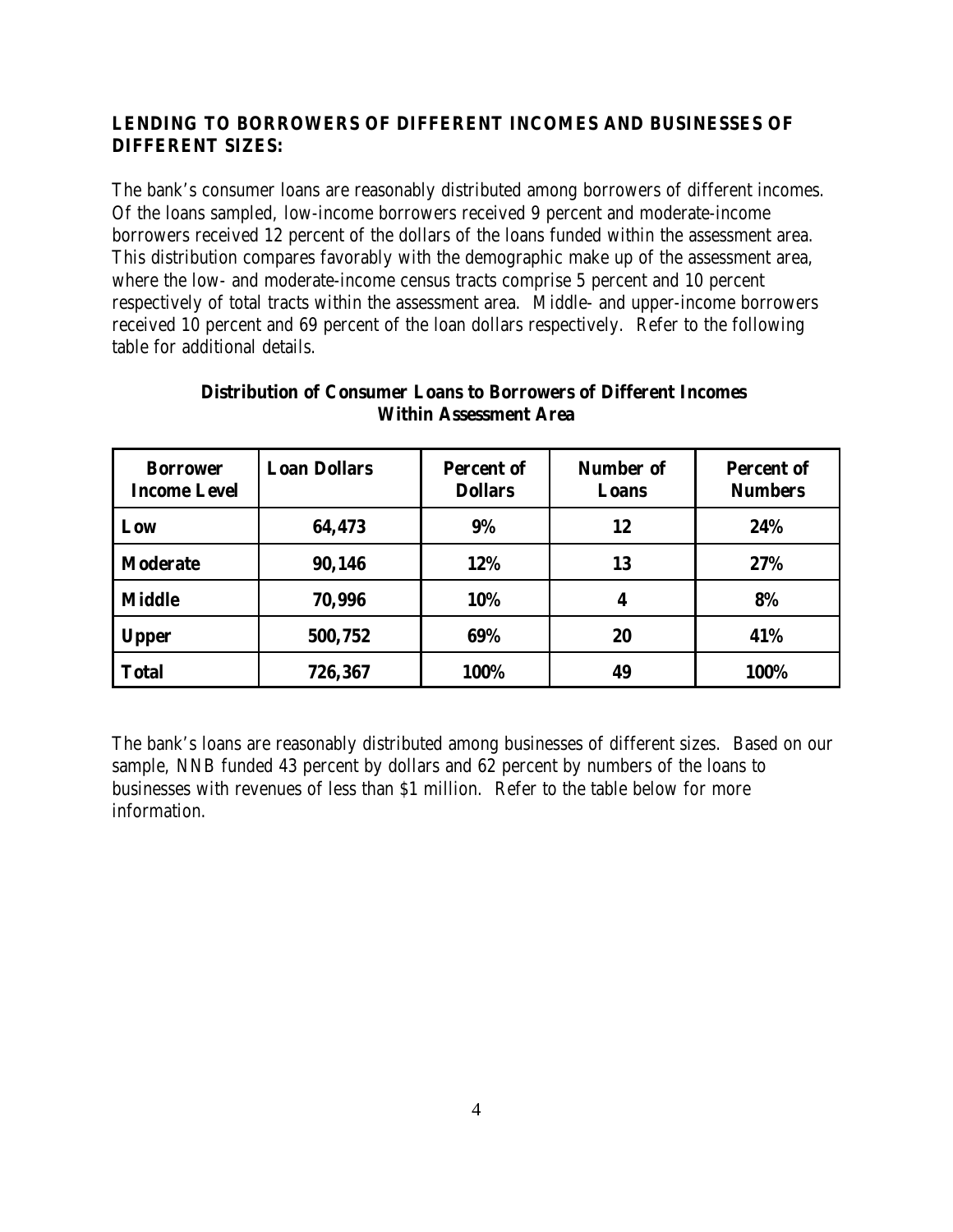| <b>Revenues</b>            | <b>Loan Dollars</b> | <b>Percent of</b><br><b>Dollars</b> | Loan<br><b>Numbers</b> | <b>Percent of</b><br><b>Numbers</b> |
|----------------------------|---------------------|-------------------------------------|------------------------|-------------------------------------|
| $<$ \$100,000              | 154,316             | 4%                                  | $\mathbf 5$            | 10%                                 |
| $>$ \$100,000< \$250,000   | 455,561             | 11%                                 | 11                     | 22%                                 |
| $>$ \$250,000< \$500,000   | 335,471             | 8%                                  | 7                      | 14%                                 |
| $>$ \$500,000< \$1,000,000 | 839,647             | 20%                                 | 8                      | 16%                                 |
| > \$1,000,000              | 2,340,126           | 57%                                 | 19                     | 38%                                 |
| <b>Total</b>               | 4,125,121           | 100%                                | 50                     | 100%                                |

## **Distribution of Business Loans By Revenues Within Assessment Area**

## **GEOGRAPHIC DISTRIBUTION:**

The bank's loans are reasonably distributed among the geographies at all income levels within the assessment area. NNB funded 2 percent by number and 2 percent by dollars of the loans within the low-income census tract. The moderate-income tracts received 10 percent by number and 9 percent by dollars of the loans. This distribution is consistent with the demographics of the assessment area. Refer to the following tables for more information.

| Income<br><b>Characteristic of</b><br><b>Census Tracts</b> | <b>Percent of Total</b><br><b>Census Tracts</b> | <b>Number of Loans</b> | <b>Percent of Loans</b> |
|------------------------------------------------------------|-------------------------------------------------|------------------------|-------------------------|
| Low                                                        | 5%                                              | 12                     | 2%                      |
| <b>Moderate</b>                                            | 10%                                             | 49                     | 10%                     |
| <b>Middle</b>                                              | 60%                                             | 316                    | 64%                     |
| <b>Upper</b>                                               | 25%                                             | <b>115</b>             | 23%                     |
| <b>Total</b>                                               | 100%                                            | 492                    | 100%*                   |

## **Distribution of Loans By Numbers Within Assessment Area**

**\*Rounded**